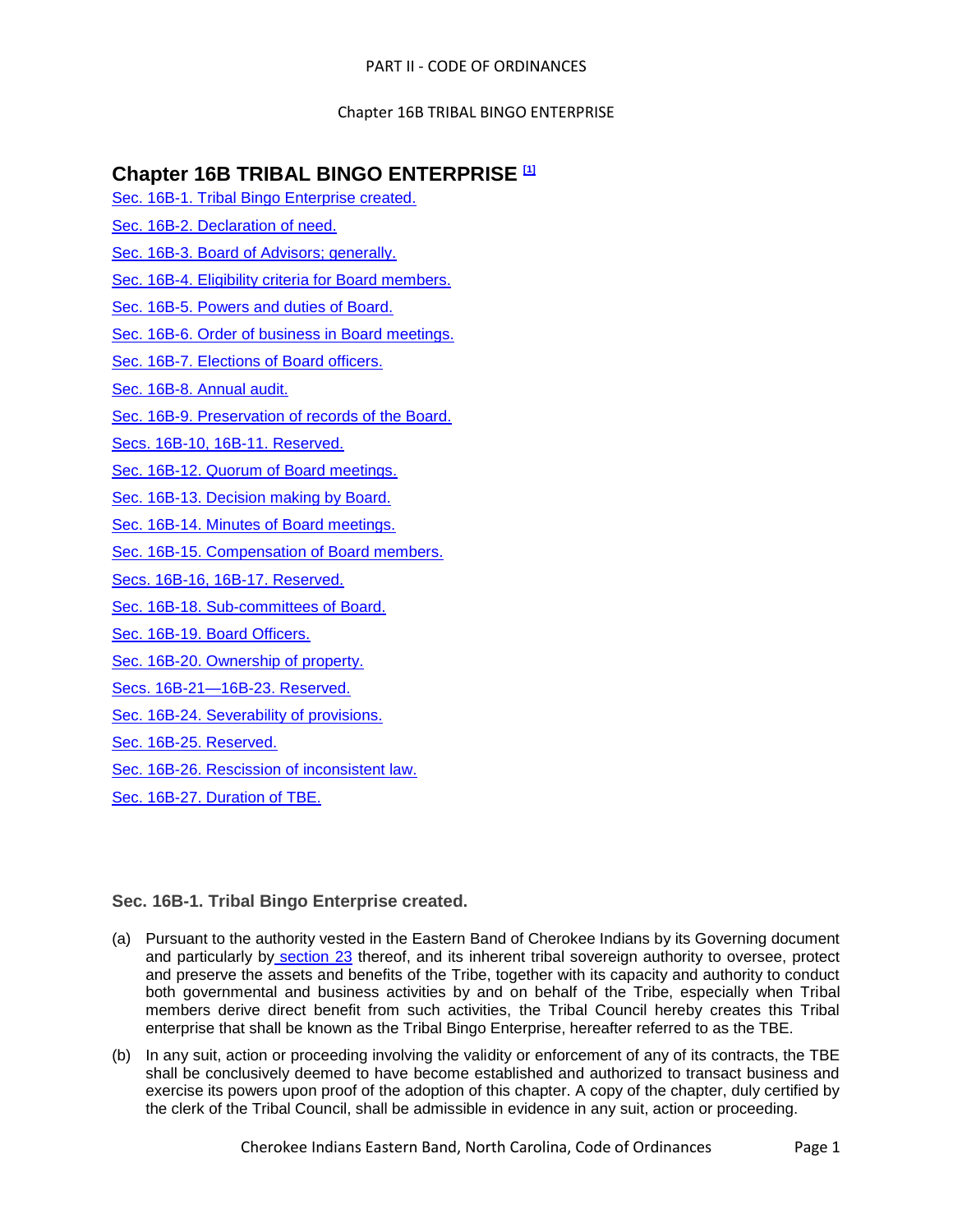(Ord. No. 710, 10-13-2005)

# <span id="page-1-0"></span>**Sec. 16B-2. Declaration of need.**

It is hereby declared:

- (a) That the Eastern Band of Cherokee Indians is authorized to conduct all forms of gaming as defined in 25 U.S.C. 2703(7) ("Class II Gaming"); that the Eastern Band of Cherokee Indians is authorized by the Indian Gaming Regulatory Act ("IGRA") to operate Class II gaming facilities; that the Tribal Council of the Eastern Band of Cherokee Indians has revised its gaming ordinances to comply with the IGRA and regulations promulgated by the National Indian Gaming Commission ("NIGC"); that the Tribal Council has established a Gaming Commission ("TGC") which has regulatory oversight responsibilities over all gaming on the Cherokee Indian Reservation, to ensure that appropriate gaming laws and regulations are complied with.
- (b) The Board of Advisors of the Tribal Bingo Enterprise is authorized to undertake such actions as are necessary and appropriate for the execution of the duties and authorities enumerated herein.
- (c) That the TBE is hereby created and established in the public interest to provide an organizational plan which can most effectively and efficiently direct all Class II Gaming owned by or operated on behalf of the Tribe. The Board of Advisors of the Tribal Bingo Enterprise is authorized to undertake such actions as are necessary and appropriate for the execution of the duties and authorities enumerated herein.

(Ord. No. 710, 10-13-2005)

## <span id="page-1-1"></span>**Sec. 16B-3. Board of Advisors; generally.**

The Board of Advisors of the TBE shall be the same individuals who serve as the Board of Advisors of the Tribal Casino Gaming Enterprise pursuant to [Section 16A-3,](../level2/PTIICOOR_CH16ATRCAGAEN.docx#PTIICOOR_CH16ATRCAGAEN_S16A-3BOADGE) provided that they shall have the authority to select from among themselves different officers to lead the TBE, and the TBE shall be governed as a separate Tribal gaming enterprise.

(Ord. No. 710, 10-13-2005)

## <span id="page-1-2"></span>**Sec. 16B-4. Eligibility criteria for Board members.**

To avoid potential conflicts of interest in oversight and management of the TBE, the Tribe hereby declares that:

- (a) While actively serving in any of the following capacities, no Principal Chief or Vice-Chief, member of the Tribal Council, no Judge or Justice, no Tribal Gaming Commissioner, and no employee of the Tribal Gaming Commission, a management contractor or any gaming operation owned by the Tribe, may serve on the Board of Advisors;
- (b) No person who is ineligible to be a key employee or primary management official and no person convicted of a felony, embezzlement, theft, or any other money-related crime or honesty-related crime (such as fraud) may serve on the Board of Advisors;
- (c) Board members are prohibited from:
	- (1) Gambling in any gaming operation owned by the Tribe;
	- (2) Accepting complimentary items from any gaming operation;
	- (3) Providing contractual services of any kind to any gaming operation;

Cherokee Indians Eastern Band, North Carolina, Code of Ordinances Page 2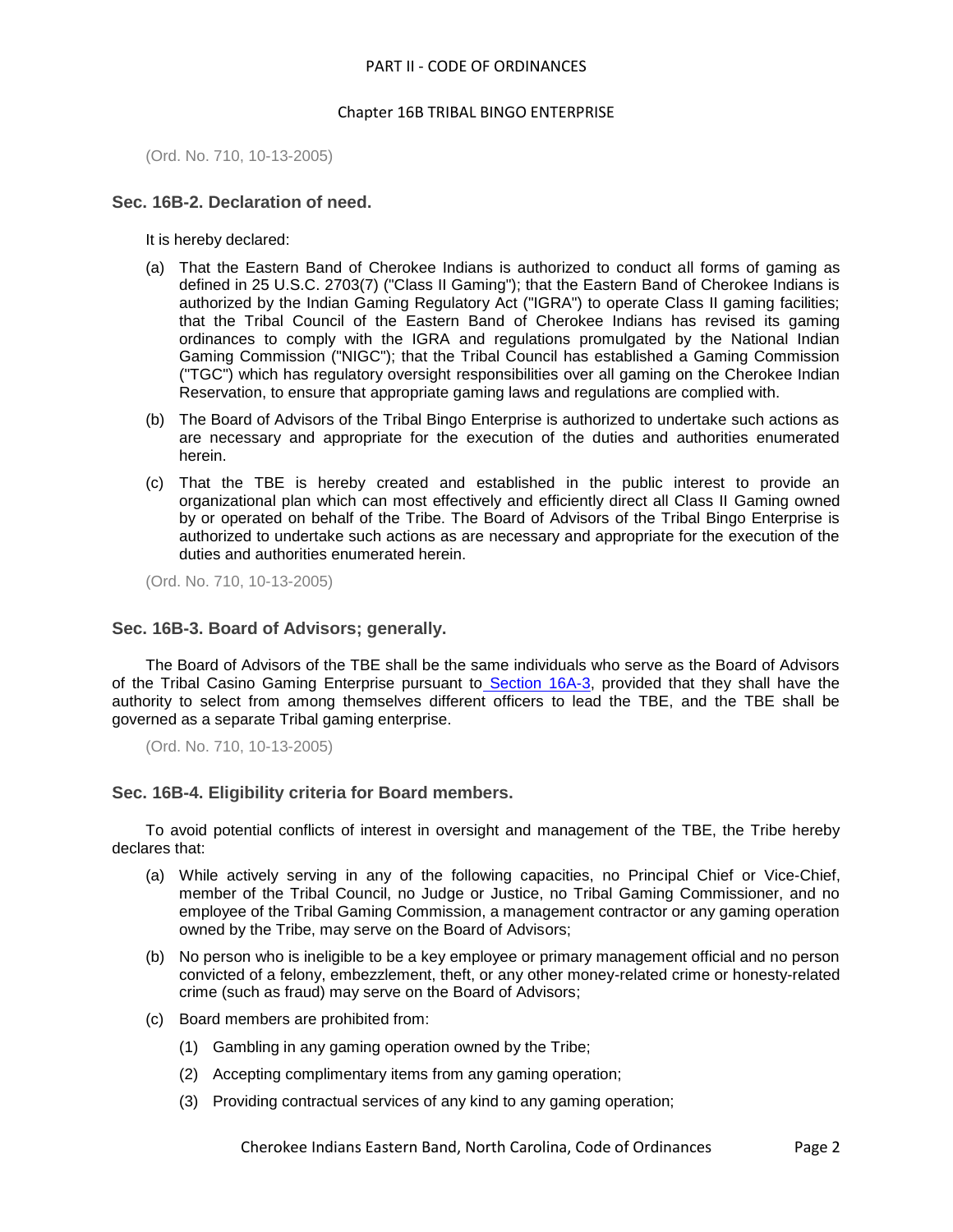#### Chapter 16B TRIBAL BINGO ENTERPRISE

- (4) Providing management services to any gaming operation pursuant to a management contract;
- (5) Accepting gratuities or any other thing of value from any gaming licensee or applicant for a gaming license; and
- (6) Engaging in outside employment or activities, including seeking or negotiating for future employment, which conflict with their official duties and responsibilities as determined by the Tribal Council.

For purposes of subparagraph (c)(2), complimentary items shall not include ceremonial gifts or meals provided at the expense of a Tribal gaming operation, provided that such items do not each exceed \$50.00 in value and are not offered as an inducement or reward for gambling in the operation.

(Ord. No. 710, 10-13-2005)

## <span id="page-2-0"></span>**Sec. 16B-5. Powers and duties of Board.**

Subject to the limitations contained in this chapter and other applicable laws, the TBE, by and through its Board of Advisors, shall have the following powers and perform the following duties:

- (a) *Management contract.* The powers set forth in this section 16-6 are subject to the proviso that a management contractor, operating under a management contract approved by the NIGC, may be assigned responsibility for day-to-day operation, development, management and maintenance of a gaming operation, the administration and enforcement of personnel policies, and hiring and termination of employees. In such a case, the management contractor shall report to the Board of Advisors at the frequency and in the format established by the management contract. This chapter shall be read and interpreted in a manner that is consistent with such a management contract.
- (b) *Governance and management oversight.* The TBE shall have the power and duty to:
	- (1) With respect to a gaming operation subject to an NIGC-approved management contract, approve internal management policies, including:
		- (A) Written policies and procedures regarding:
			- (i) Hiring, discipline and discharge of employees including rights of appeal and policies governing the provision of Indian preference in employment;
			- (ii) Procurement:
				- (a) The form of vendor contracts, contracts concerning facility maintenance and repair, and contracts and sub-contracts regarding ancillary commercial activities of the TBE including retail shops and concessions;
				- (b) Policies regarding advertisement and promotional sales and activities; and
				- (c) Construction plans and specifications, including interior and exterior design and furnishings.
	- (2) With respect to a gaming operation not operated pursuant to an NIGC- approved management contract, employ a general manager and delegate to the general manager all duties and responsibilities as necessary for the lawful, efficient and profitable operation of the gaming operation.
- (c) *Budgetary and financial authority*. The TBE shall have the power and duty to:
	- (1) Prepare annual operating, capital, and working capital budgets, which fund short range and long range goals and objectives of a gaming operation and the strategies used to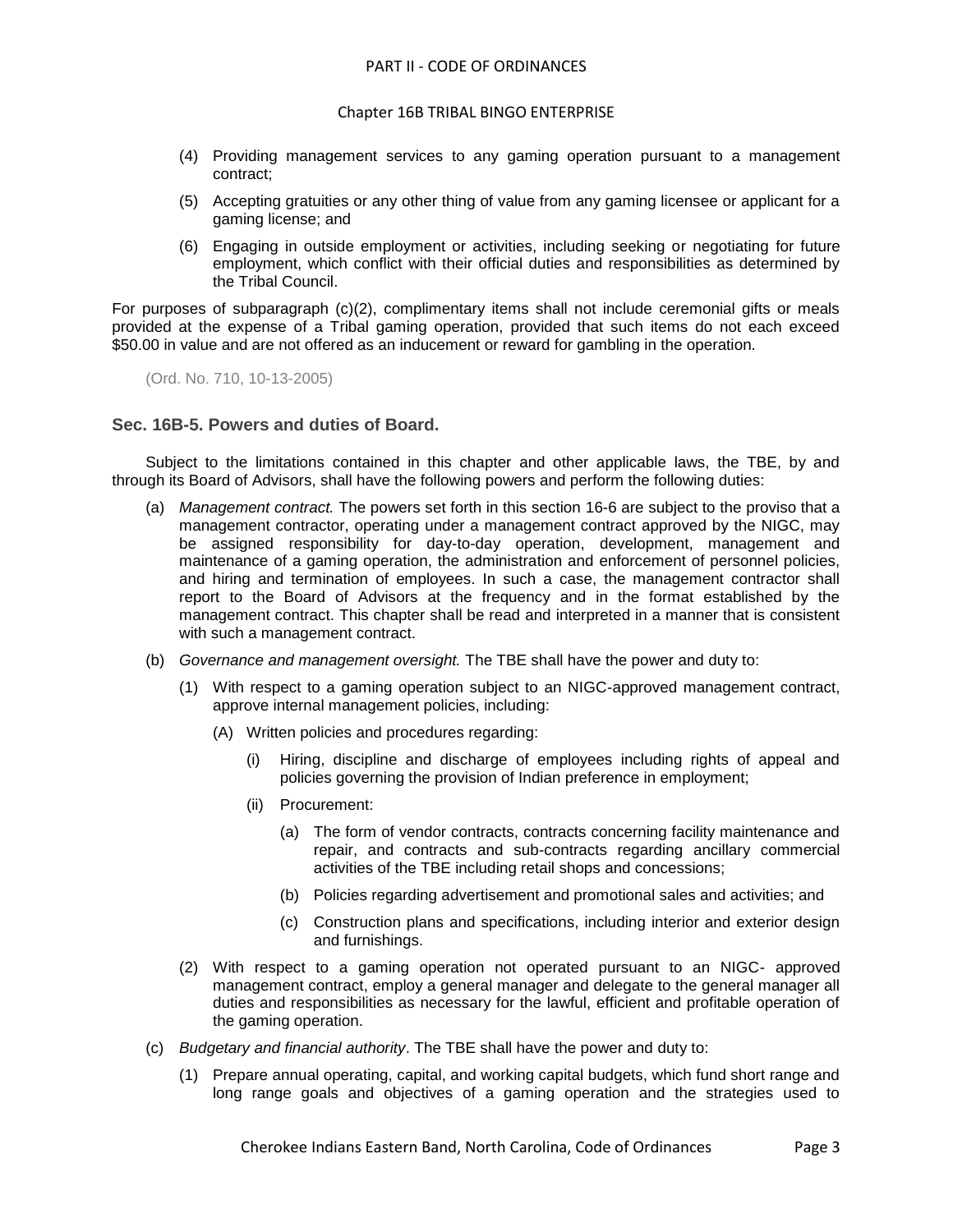accomplish these goals and objectives, which are to be included in the Executive Committee's proposed budget submitted annually to Tribal Council for approval;

- (2) Establish general bank accounts for each gaming operation for the deposit and maintenance of the funds of the operation;
- (3) Establish, fund, and maintain capital/expansion reserve funds, as defined in [Section 16-1](../level3/PTIICOOR_CH16TRGA_ARTIINGE.docx#PTIICOOR_CH16TRGA_ARTIINGE_S16-1DE) of this Code, for working capital, continuity of operations, reinvestment in or future expansion of a gaming operation, or such other gaming related purposes as are consistent with an approved master plan, *provided* that such funds are either (1) required by an NIGC-approved management contract, or (2) specifically authorized for gaming related purposes by a Tribal Council ordinance to accomplish the goals of an approved master plan or other detailed plan for use of the funds submitted by the Board of Advisors;
- (4) Authorize the expenditure of funds as necessary for the operation and maintenance of the business and properties of a gaming operation and the timely payment of financial liabilities and obligations of the gaming operation;
- (5) Borrow money and issue temporary or long term evidence of indebtedness and timely repay such debts;
- (6) Pledge the assets and receipts of a gaming operation as security for debts and acquire, sell, lease, exchange, transfer and/or assign the non-realty property interests of a gaming operation;
- (7) Provide for monthly distributions to the Tribe of all distributable net revenues as defined i[n](../level3/PTIICOOR_CH16TRGA_ARTIINGE.docx#PTIICOOR_CH16TRGA_ARTIINGE_S16-1DE) [Section 16-1](../level3/PTIICOOR_CH16TRGA_ARTIINGE.docx#PTIICOOR_CH16TRGA_ARTIINGE_S16-1DE) of this Code, to the extent permitted by any applicable provisions of any financing agreements to which the TBE and/or the Tribe are a party.
	- (A) Upon actual and proper transfer of funds or any other property from the TBE to the Tribe made in compliance with this Chapter and any applicable provisions of any financing agreements to which the TBE and/or the Tribe are a party, the funds shall no longer be deemed the funds or property of the TBE, and shall no longer be subject to or liable for the obligations of the TBE. All obligations incurred in connection with the operation of a gaming facility as authorized by the Board of Advisors shall be special obligations of the TBE payable solely from the assets or revenues remaining under the control of the TBE, or from funds or property, if any, that are not properly transferred as set forth in the prior sentence.
	- (B) No part of the net earnings of the TBE shall inure to the benefit of or be distributed to any Board member or other private person, except that the Board of Advisors is authorized and empowered to pay reasonable compensation for services rendered to the TBE as provided in this Chapter and to participate in regular per capita distributions as enrolled members of the Tribe.
	- (8) Provide for prompt filing of all reports of gaming winnings, and the names of the winners, as the same may be required by the Internal Revenue Service and comply with all other provisions of the Internal Revenue Code applicable to the operation of the gaming facility, as well as any state reports required by the Tribal-State Compact.
- (d) *Property management.* The TBE shall have the following powers and duties:
	- (1) The TBE shall perpetually use and operate the Tribe's real property on which Cherokee Tribal Bingo, and such other gaming operations as may be established by Tribal Council resolution and assigned to the management of the TBE, are located;
	- (2) The TBE may lease other property from the Tribe or others for such periods as are lawfully authorized to hold and manage or sublease such properties; and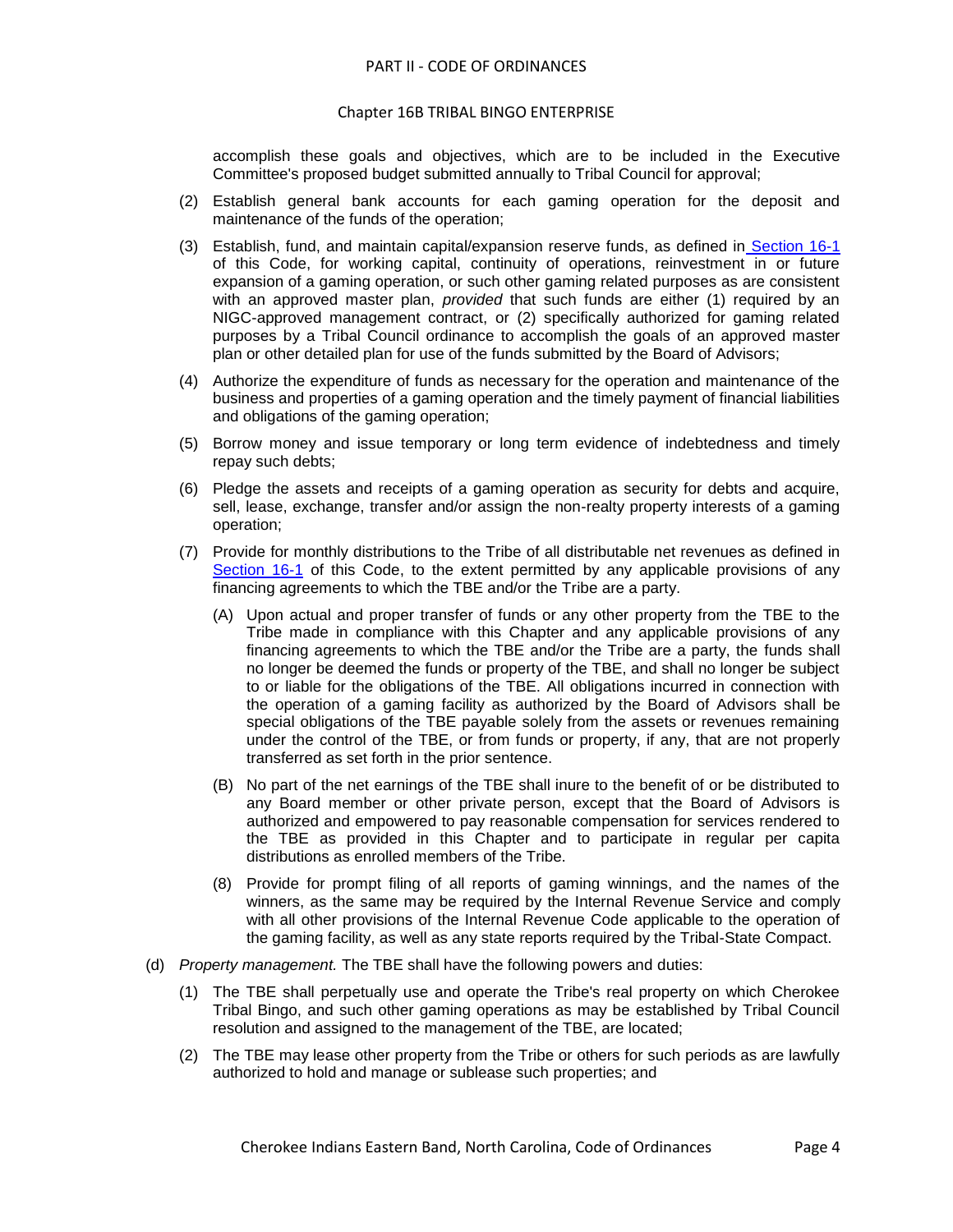#### Chapter 16B TRIBAL BINGO ENTERPRISE

- (3) The TBE may negotiate for and fund the acquisition of real property as necessary for a gaming operation, provided that all real property acquisitions shall be approved by a resolution of the Tribal Council and the real property shall be acquired in the name of the Tribe.
- (4) Ownership of all property used or operated by the TBE shall be consistent with [Section](../level2/PTIICOOR_CH16BTRBIEN.docx#PTIICOOR_CH16BTRBIEN_S16B-20OWPR)  [16B-20](../level2/PTIICOOR_CH16BTRBIEN.docx#PTIICOOR_CH16BTRBIEN_S16B-20OWPR)
- (e) *Contracting and procurement.* The TBE shall have the power and duty to:
	- (1) Enter into agreements, contracts, and understandings with any government agency, person, partnership, corporation or Indian tribe; and
	- (2) Retain the services of any business or professional consultants.
	- (3) All contracts and other documents executed in the name of the TBE must be signed by two Board members, one of whom shall be the Chairperson or the Vice-Chairperson, provided that the Board of Advisors in its discretion may delegate such signatory authority for specific types of documents to an officer or employee of the TBE or a designated employee of a management contractor.
- (f) *Planning*. The TBE shall have the power and duty to:
	- (1) Undertake and carry out feasibility and other studies and analyses of gaming operations and markets, prepare gaming plans, and execute such plans to the extent permitted by the IGRA and [Chapter 16](../level2/PTIICOOR_CH16TRGA.docx#PTIICOOR_CH16TRGA) of this Code;
	- (2) Prepare and adopt operation and management plans concerning gaming operations as required or otherwise necessary for the proper conduct of gaming as authorized by this Chapter;
	- (3) Prepare a master plan for future capital improvement and expansion of the gaming operations overseen by the Board of Advisors; submit the plan for approval by Tribal Council resolution within six months of the effective date of this ordinance; and submit proposed amendments to that master plan for amendment by Tribal Council resolution as the Board deems necessary in the future;
	- (4) Seek written regulatory approval from the Tribal Gaming Commission and/or other appropriate regulatory authorities when seeking to offer a new gaming product; and
	- (5) Cooperate with all other agencies and entities of the Tribe to achieve the goals of the TBE and the Tribe.
- (g) *Internal governance and record keeping.* The TBE shall have the power and duty to:
	- (1) Adopt by-laws as necessary for internal operations, provided that such by-laws shall be consistent with the provisions of this Chapter and other applicable law;
	- (2) Establish from time to time consultant groups and advisory boards which shall have such duties and the members of which shall hold office for such periods as the Board may determine;
	- (3) Prepare and maintain complete and accurate records of all meetings and actions taken by the Board;
	- (4) Maintain at the TBE's principal office or facility all financial books and records, all minutes of Board meetings, and all other materials, books, records, documents, correspondence, and contracts. All such material shall be made available for inspection and copying at any reasonable time during the usual business hours, to:
		- (A) The Principal Chief and Tribal Council or duly authorized representatives thereof;
		- (B) Any Board member;

Cherokee Indians Eastern Band, North Carolina, Code of Ordinances Page 5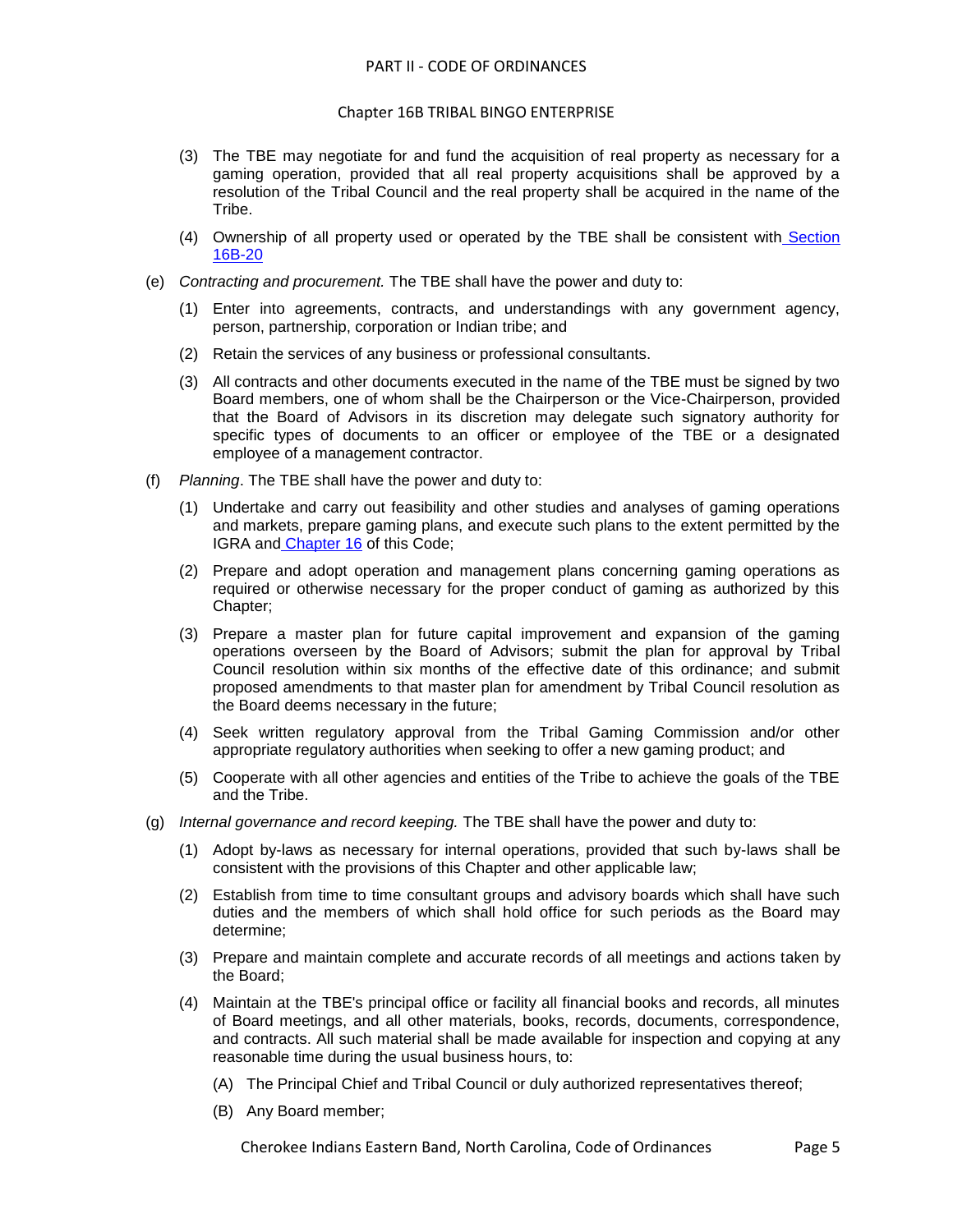#### Chapter 16B TRIBAL BINGO ENTERPRISE

- (C) The Tribal Gaming Commission; and
- (D) Agents of the State of North Carolina conducting inspections pursuant to the Tribal-State Compact, or agents of the NIGC conducting inspections pursuant to applicable federal law.
- (h) *Limited waiver of sovereign immunity.* The TBE, as an unincorporated instrumentality of the Tribe, retains all of the Tribe's rights, privileges, and immunities, including sovereign immunity from suit. The TBE, by and through its Board of Advisors, shall have the power to:
	- (1) Waive the right of the TBE to exercise sovereign immunity in contracts, agreements or undertakings to which the TBE is a party, *provided* that any such waiver of sovereign immunity is strictly limited to enforcement of obligations of the TBE and is enforceable only against the following assets or revenues:
		- (A) The assets of the TBE;
		- (B) The assets (other than real property and fixtures), including the revenues, related to or arising from the operation of the TBE, whether legal title to such assets or revenues is in the name of the TBE or the Tribe;
		- (C) Any proceeds obtained by the TBE through the use, ownership or other operation or disposition of such assets or of the business operated by the Tribe in the name of the TBE; and
		- (D) Any other assets (other than real property and fixtures) produced or acquired by the Tribe and operated as part of the business of the TBE;
		- (E) Provided, however, that all assets, including net revenues, properly distributed in accordance with this Chapter to other accounts or purposes of the Tribe shall be exempt from such enforcement.
	- (2) If in any case, the Board of Advisors exceeds the foregoing limitations on its power and authority to waive sovereign immunity, it shall be deemed to have waived its sovereign immunity only to the extent permitted in this subsection.
	- (3) Nothing in this subsection shall be deemed to impair or invalidate a waiver of sovereign immunity duly approved under applicable prior law.
- (i) *Reporting.* The TBE shall have the power and duty to:
	- (1) File a quarterly report with the Principal Chief and the Tribal Council, within 60 days after the end of each quarter, which shall include:
		- (A) Quarterly financial statements, prepared in accordance with generally accepted accounting principles, which reflect all business conducted by the TBE during the preceding fiscal quarter and year to date, as well as the budgeted amount for the balance of the current fiscal year;
		- (B) Material changes and developments since the last report in the business conducted at the gaming operations, including a description of competitive conditions, research and development activities, new lines of business, and projected gross revenue, net revenue, reinvestment, and distributions to the Tribe over the next 12 months;
		- (C) Any material pending legal proceeding to which the TBE is or was a party;
		- (D) Total number of employees and turnover rate at each gaming operation, including the number of Tribal enrolled members; and
		- (E) All other information which the Board deems relevant in order to keep the Principal Chief and Tribal Council informed and current on all gaming regulatory matters.

Cherokee Indians Eastern Band, North Carolina, Code of Ordinances Page 6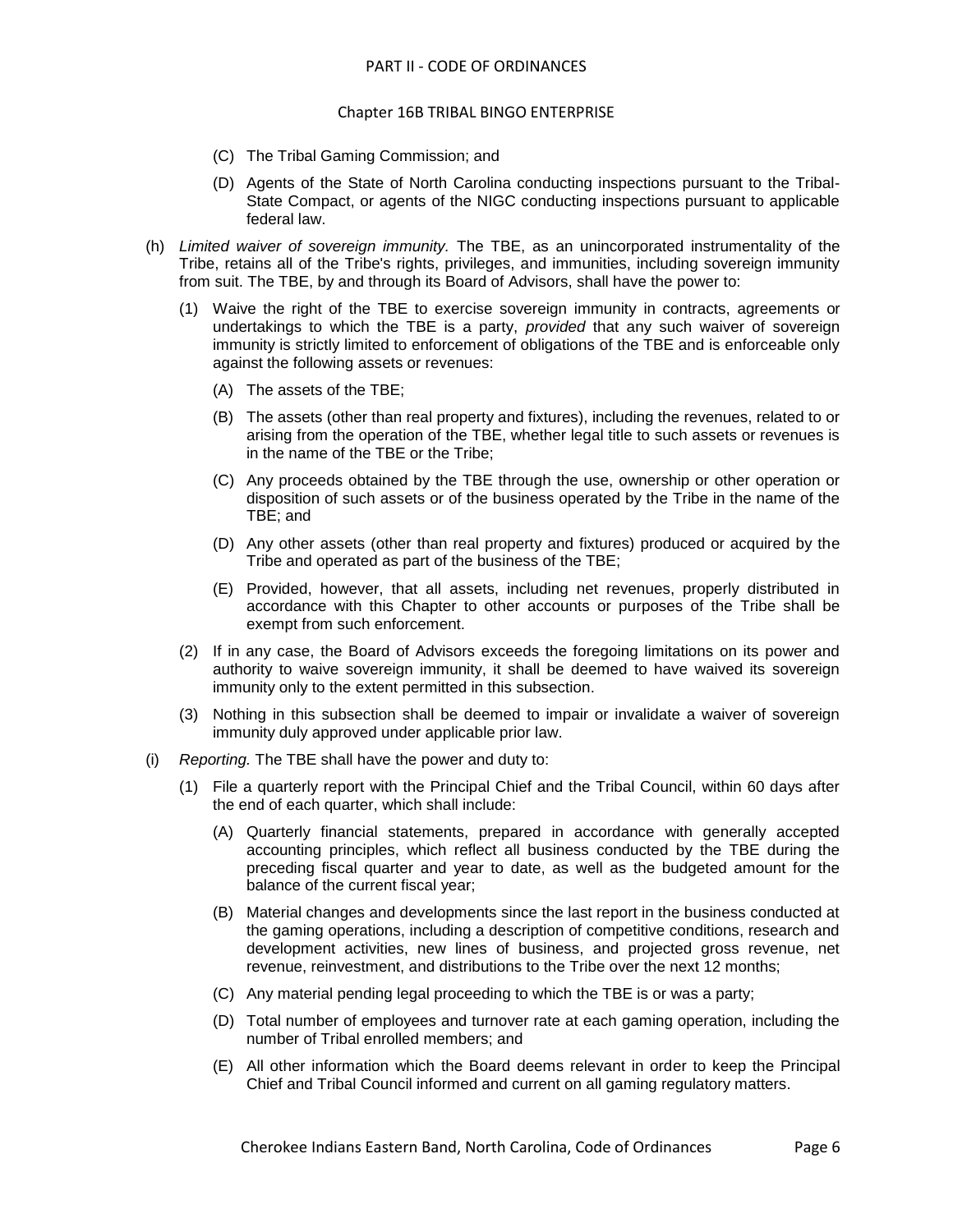#### Chapter 16B TRIBAL BINGO ENTERPRISE

- (2) File an annual report with the Principal Chief and the Tribal Council, within 60 days after the end of each fiscal year, which shall include:
	- (A) A summary of the year's activities;
	- (B) The financial condition of the TBE;
	- (C) The condition of the TBE's gaming facilities;
	- (D) All significant problems and accomplishments; and
	- (E) All other information which the Board deems relevant in order to keep the Principal Chief and Tribal Council informed and current on all TBE business matters.
- (3) In addition to the foregoing reports, the TBE Board Chair shall meet on a regular basis with the Principal Chief. Upon request, the TBE shall promptly and fully advise the Principal Chief and Tribal Council with respect to the business and affairs of the TBE and shall provide copies of requested records, books or documents.
- (j) *Litigation.* The Board of Advisors shall immediately notify the Principal Chief upon receipt of any summons or complaint upon the TBE, any Board member, employee or agent of the TBE, or any management contractor, in which such a party is named in any suit, claim, action or other proceeding in any court, administrative or regulatory forum. A copy of the summons and complaint and related documents shall also be provided to the Tribal Council Chair and the Tribe's Attorney General.
- (k) *Conflict resolution.* The TBE is expected to work cooperatively with the Tribal Gaming Commission, and shall meet with the Commission on a regular basis to foster good business practices in compliance with applicable laws and regulations, resolve differences of opinion, and advance the interests of the Tribe. If a dispute arises with the Commission regarding whether an issue is regulatory or operational, then the Board and the Commission shall make every good faith effort to resolve the dispute and then shall utilize the arbitration provisions of [Section 16-](../level3/PTIICOOR_CH16TRGA_ARTII._TRIBAL_GAMING_COMMISSION.docx#PTIICOOR_CH16TRGA_ARTII._TRIBAL_GAMING_COMMISSION_S16-2.15PRGARURE) [2.15](../level3/PTIICOOR_CH16TRGA_ARTII._TRIBAL_GAMING_COMMISSION.docx#PTIICOOR_CH16TRGA_ARTII._TRIBAL_GAMING_COMMISSION_S16-2.15PRGARURE) of this Code, if applicable and necessary.
- (l) *Limitations of authority.* The Board of Advisors shall possess only those powers specifically granted by this Chapter, but is authorized to take such actions as are necessary and appropriate to carry out the granted authority.

(Ord. No. 710, 10-13-2005; Ord. No. 430, 11-2-2010)

# <span id="page-6-0"></span>**Sec. 16B-6. Order of business in Board meetings.**

- (a) The Board of Advisors shall establish regular meetings, not less than monthly.
- (b) Notice of meetings. Notice of each meeting of the Board shall be mailed to each member, addressed to each Board member's address or usual place of business, not less than five nor more than 20 days from the day on which the meeting is to be held, or notice may be delivered to such member personally not less than two days before the day on which the meeting is to be held. Notice of any meeting of the Board need not be given to any member who shall waive such notice.
- (c) The Board of Advisors may call emergency meetings upon 24 hours notice to Board members with the time and place of such meeting and the business to be transacted at such meeting. Any business conducted in an emergency session shall be approved by not less than a majority of the full Board of Advisors.
- (d) The Board of Advisors shall endeavor to attend all meetings of the TBE. The TBE shall decide whether absences of the Board member are excused or unexcused. Three consecutive unexcused absences of a Board member shall be reported by the TBE to Tribal Council. Three consecutive unexcused absences may be considered cause for removal by the Tribal Council.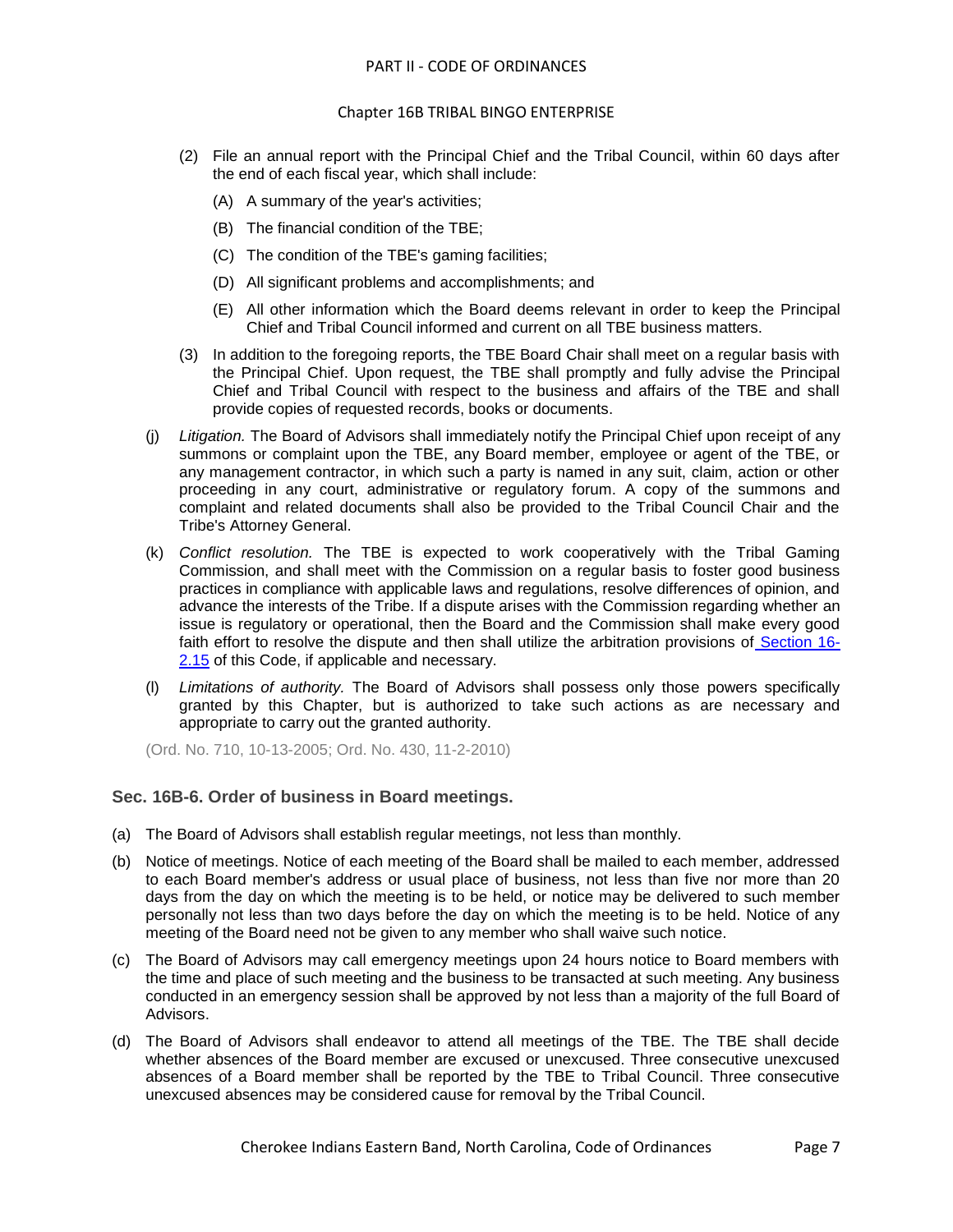(Ord. No. 710, 10-13-2005)

# <span id="page-7-0"></span>**Sec. 16B-7. Elections of Board officers.**

The Board of Advisors shall, at the first meeting of each fiscal year, elect from among themselves a Chairperson, a Vice-Chairperson and a Secretary. The Board member selected on the basis of his or her experience in auditing or accounting shall be designated Treasurer.

(Ord. No. 710, 10-13-2005)

## <span id="page-7-1"></span>**Sec. 16B-8. Annual audit.**

The Board of Advisors shall be responsible for the preparation and presentation to the Tribal Council of the certified annual audit subject to the requirements of [section 16-8.02](../level3/PTIICOOR_CH16TRGA_ARTVIIIAUINCO.docx#PTIICOOR_CH16TRGA_ARTVIIIAUINCO_S16-8.02ANINAU) of this Code.

(Ord. No. 710, 10-13-2005)

# <span id="page-7-2"></span>**Sec. 16B-9. Preservation of records of the Board.**

- (a) The Secretary of the Board of Advisors shall prepare and maintain complete and accurate records of all meetings and actions taken by the Board.
- (b) The Treasurer shall keep complete and accurate financial records of the Board's expenses and receipts, report at least every fiscal quarter to the Board and shall submit a complete annual report to the Board.

(Ord. No. 710, 10-13-2005)

# <span id="page-7-3"></span>**Secs. 16B-10, 16B-11. Reserved.**

## <span id="page-7-4"></span>**Sec. 16B-12. Quorum of Board meetings.**

Two members of the Board shall constitute a quorum.

(Ord. No. 710, 10-13-2005)

## <span id="page-7-5"></span>**Sec. 16B-13. Decision making by Board.**

The Board shall meet and decide all matters by the majority vote of the full Board. The Chairperson shall vote on all issues. A majority vote shall be binding on the Board. The Chairperson, or the Vice-Chairperson in the Chairperson's absence, shall preside at each meeting.

(Ord. No. 710, 10-13-2005)

## <span id="page-7-6"></span>**Sec. 16B-14. Minutes of Board meetings.**

The Secretary shall cause to be kept a complete and accurate record of all Board meetings, copies of which shall be furnished to the Board and to the Tribal Council upon request.

(Ord. No. 710, 10-13-2005)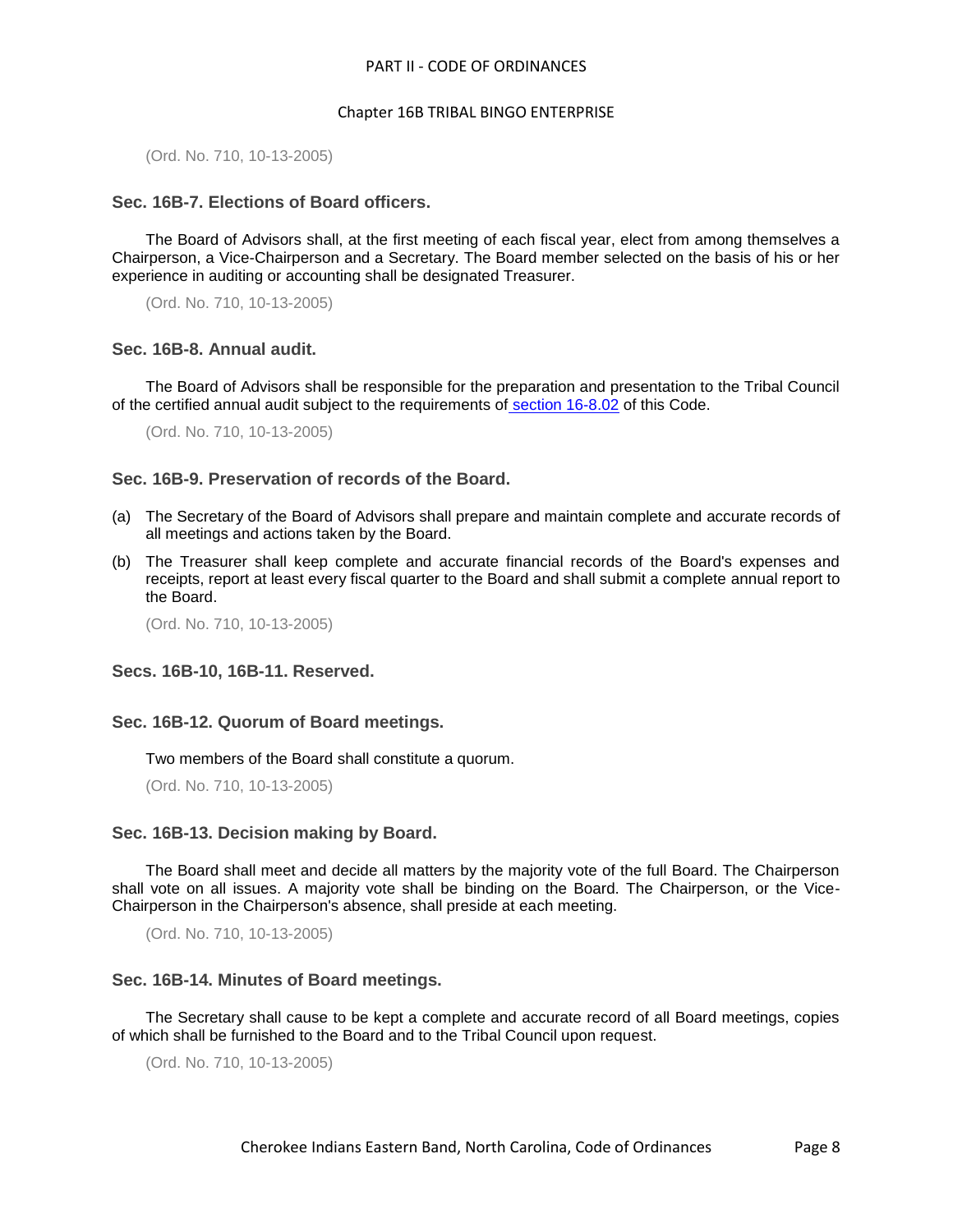#### Chapter 16B TRIBAL BINGO ENTERPRISE

#### <span id="page-8-0"></span>**Sec. 16B-15. Compensation of Board members.**

The Board members shall receive compensation and benefits at a level determined by Tribal Council resolution. This compensation shall be included in the Board's annual budget. Board members shall be reimbursed for actual expenses incurred on Board business, including necessary travel expenses.

(Ord. No. 710, 10-13-2005)

<span id="page-8-1"></span>**Secs. 16B-16, 16B-17. Reserved.**

#### <span id="page-8-2"></span>**Sec. 16B-18. Sub-committees of Board.**

The Board may from time to time establish consultant groups and advisory Boards which shall have such duties and the members of which shall hold office for such periods as the Board may determine.

(Ord. No. 710, 10-13-2005)

# <span id="page-8-3"></span>**Sec. 16B-19. Board Officers.**

- (a) *Positions and selections.* From among the Board members, the Board shall appoint the following Officers of the TBE Board ("Officers") a Chairperson, a Vice-Chairperson, Secretary and Treasurer.
- (b) *Terms of office.* The Board shall appoint its Officers at each annual meeting of the Board in the first week of October.
- (c) *Powers and duties.* Subject to the supervisory authority of the Board, an Officer shall have the following powers and duties, in addition to such other powers and duties as may be set for the office in this chapter or applicable law, or as may be assigned by the Board.
	- (1) *Chairperson.* The Chairperson shall preside over all Board meetings; sign on behalf of TBE all documents, contracts, or other instruments approved for such execution by the Board; and be responsible, jointly with the Treasurer, for the authorized and secure receipt, maintenance execution, endorsement, disbursement, and other disposition of all funds, checks, drafts, other order or demand for money, notes, other evidence of indebtedness, securities and other valuable instrument's and shall have such other powers and duties as may from time to time be assigned to him by the Board.
	- (2) *Vice-Chairperson.* The Vice-Chairperson shall exercise the powers and perform the duties of Chairperson when the Chairperson is absent or disabled; sign on behalf of the TBE all documents, contracts or other instruments approved for such execution by the Board and shall have such other powers and duties as may from time to time be assigned to him or her by the Board.
	- (3) *Secretary.* The Secretary shall issue notices for all Board meetings; keep minutes of all meetings; and serve as custodian of and maintain all minutes of meetings and associated records and correspondence of the TBE Board. The Secretary shall make such reports and perform such other duties as are incident to the office, or are properly required or assigned to him by the Board.
	- (4) *Treasurer.* The Treasurer shall be responsible, jointly with the Chairperson, for the authorized and secure receipt, maintenance, execution, endorsement, disbursement, and other disposition of all funds, checks, drafts or other order or demand for money, notes, other evidence of indebtedness, securities and other valuable instruments be responsible for the maintenance of comprehensive financial books and records of transactions, prepared in accordance with generally accepted accounting principles. The Treasurer shall have principal oversight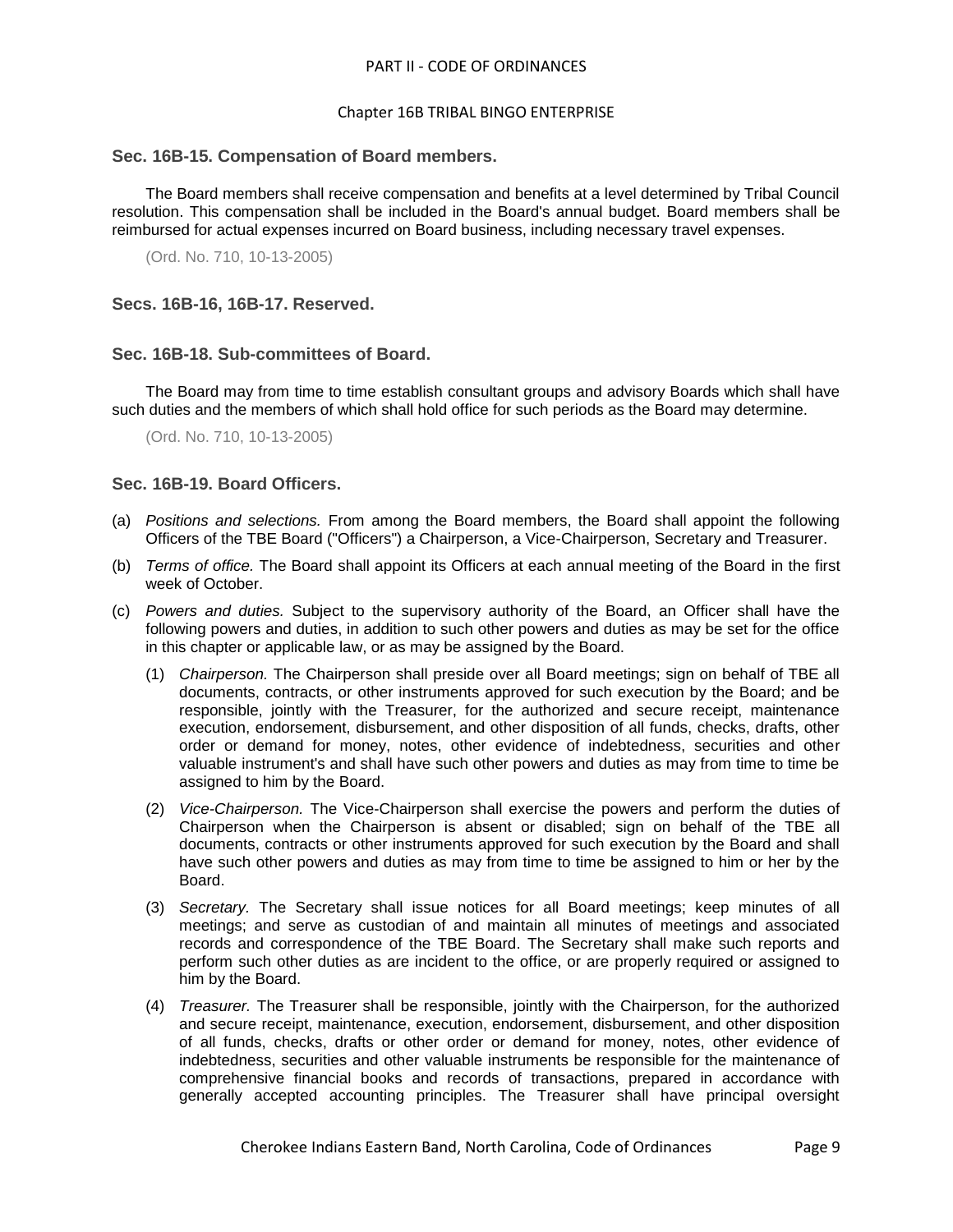#### Chapter 16B TRIBAL BINGO ENTERPRISE

responsibilities for all financial functions and affairs of TBE and shall serve as the Board's principal financial liaison with the Tribal Council and other members of TBE management having financial management responsibilities with the TBE with any Contract Manager, accounting firm and financial advisors. The Treasurer shall perform such other duties incident to the office or that are properly required by the Board.

- (5) *Delegation.* In case of unavailability or disability of any Board member, the Board may temporarily delegate the Board's powers or duties as an officer to another Board member, until the Board member is available or no longer disabled or until the Tribal Council fills the vacancy.
- (d) *Duties upon leaving office.* Upon termination from office, each Board member, employee and agent of TBE shall turn over to his or her successor or to the Chairperson, in a timely fashion and in good order, all monies, books, records, minutes, documents, contracts or other property of TBE in his or her custody. If such property is not turned over or is damaged or missing, the Board may charge each Board member and any employee or agent a reasonable replacement fee.

(Ord. No. 710, 10-13-2005)

## <span id="page-9-0"></span>**Sec. 16B-20. Ownership of property.**

All personal property assets used in the operation of the TBE whether now existing or hereafter acquired shall be titled in the name of the Tribal Bingo Enterprise, as an instrumentality of the Eastern Band of Cherokee Indians, and shall be administered by the TBE for the benefit of the Tribe; *provided,* however, that nothing herein shall affect the title to the real property (which includes all land, buildings, improvements or fixtures) used in the operation of or related to the TBE, whether now existing or hereafter acquired, and all such real property shall continue to be held in the name of the Tribe with restrictions upon alienation imposed by the United States, or in the name of the United States in trust for the Tribe, and the title to such real property shall always remain in trust status.

(Ord. No. 710, 10-13-2005)

# <span id="page-9-1"></span>**Secs. 16B-21—16B-23. Reserved.**

## <span id="page-9-2"></span>**Sec. 16B-24. Severability of provisions.**

If any provision of this chapter or the application thereof to any person or circumstances shall by adjudged by any court of competent jurisdiction to violate applicable law or otherwise to be invalid, then that provision shall be severable and considered null and void, but such judgment shall not affect, impair or invalidate the remainder of this chapter or its application to other persons and circumstances, but shall remain in full force and effect, and such judgment shall be confined in its operation to the provisions circumstances directly involved in the controversy in which such judgment was rendered.

(Ord. No. 710, 10-13-2005)

## <span id="page-9-3"></span>**Sec. 16B-25. Reserved.**

## <span id="page-9-4"></span>**Sec. 16B-26. Rescission of inconsistent law.**

All prior ordinances and resolutions in conflict with this chapter are hereby rescinded in their entirety.

(Ord. No. 710, 10-13-2005)